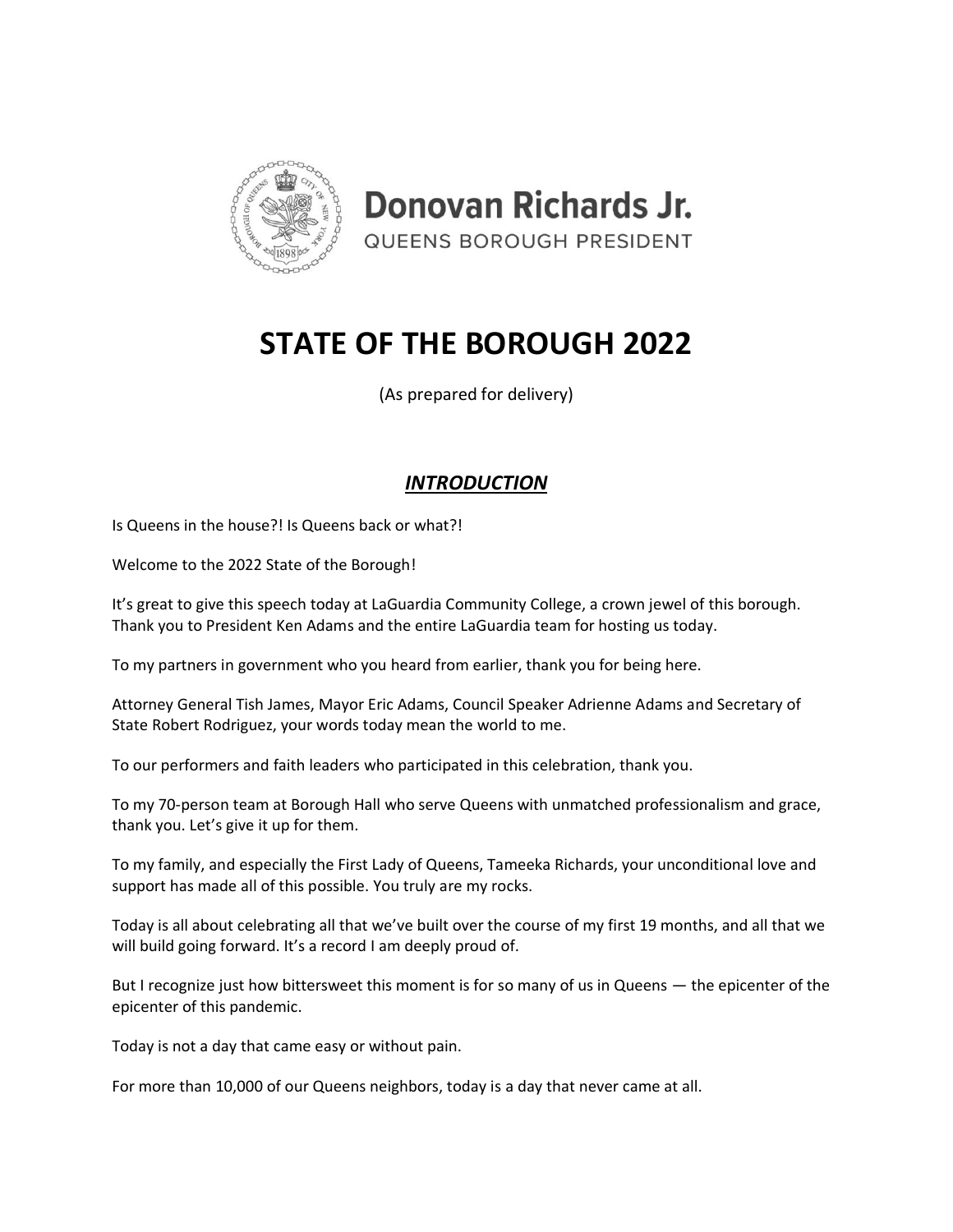To honor their memories, please stand if you're able, and join me in observing a moment of silence.

#### **\*MOMENT OF SILENCE\***

Thank you.

Their legacies are eternal.

What's also eternal is our gratitude to the health care heroes, first responders and 1199 union workers who got Queens through its darkest days.

# *HEALTH CARE/COVID RECOVERY*

The truth of the matter is that we have nothing if we don't have our health. And never have we faced a health care challenge like COVID-19.

So when we took office, we didn't throw any big parties. *We got to work*.

Those first few months were all about getting shots in arms. And not only were we the first county in New York State to reach 1 million vaccinations, we were the first to reach 2 million as well.

And as of today, Queens has a higher percentage of fully vaccinated residents than *any other borough* at 86 percent. More than 1.9 million of us have gotten those first two shots.

A special shout out goes to the Mets, who worked with my office and others on opening Citi Field as a mass vaccination site. In less than one year, *three hundred thousand* COVID vaccinations were administered at Citi Field — more than any other mass vaccination site in the city.

The Mets stepped up to the plate and hit a home run in our moment of need, and I thank Steve Cohen and the entire organization for that.

Let's give it up for our hometown team, and *let's bring a World Series title home to Queens while we're at it!*

We pushed hard to get as many people vaccinated as we could. We sounded the alarm on dramatically lower vaccination rates in Southeast Queens and Rockaway. We hosted vaccine town halls to dispel misinformation about the shots. We even organized a Vax Week of Action, all while connecting these communities with on-the-ground resources to get those rates up.

Today, at least 75 percent of adults in every Queens ZIP code but one are fully vaccinated. And I want to shout out the entire Queens delegation of the City Council for your tireless advocacy to boost vax rates in your districts. It's been a true team effort.

I'm also working with the Council to get my plan to establish an NYC Office of COVID Recovery passed.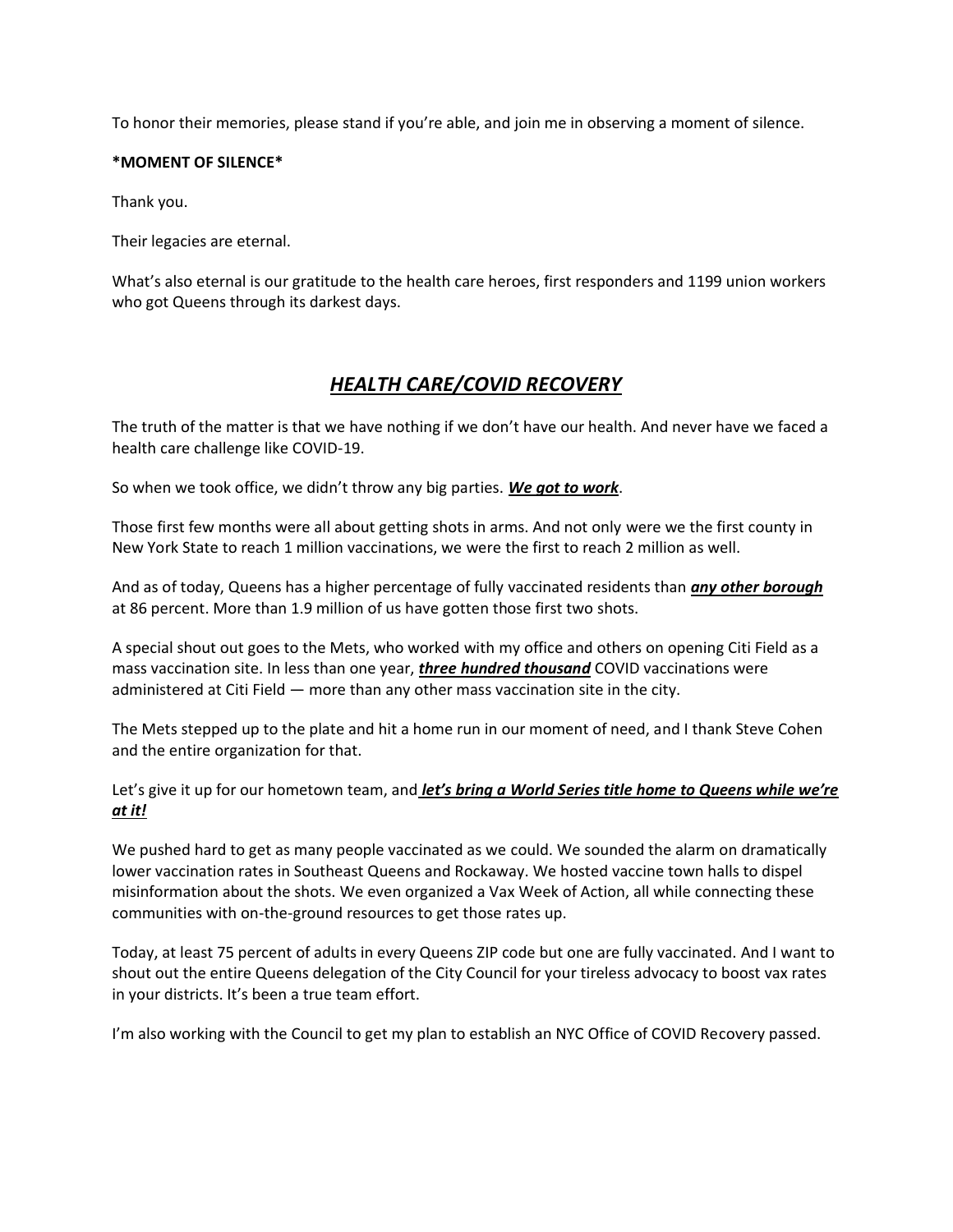We're more than two years into the pandemic. We shouldn't be making the same missteps we made in 2020. There needs to be one person responsible for coordinating our city's response — one person we can hold accountable — not 10 different commissioners testifying before the Council on the same topic.

Thank you to the Council's Health Committee chair, Lynn Schulman, for your support on this issue. We both know that such an office would help direct resources to our hardest-hit areas, like East Elmhurst and Rockaway, where COVID-19 has done so much damage.

Just in Far Rockaway and Edgemere, we've lost *617* of our neighbors — the second-highest total in Queens and fourth-highest in the city.

Let's not kid ourselves. This is nothing new.

Rockaway residents experience diabetes and hypertension at higher rates than the rest of Queens, while infant mortality, cancer and heart disease are disturbingly higher as well.

But are there enough medical services in Rockaway to care for our families? Not even close.

We need more beds. We need to reverse the decades of disinvestment communities of color like Far Rockaway have experienced for generations.

And that's exactly what we're fighting to achieve.

Just a few weeks ago, we scored a commitment from Health + Hospitals to build out a new Gotham Health facility right in the heart of Far Rockaway.

Finally, our families will have access to the kind of high-quality primary and preventative health care services that so many other communities take for granted.

Finally, Far Rockaway gets what it deserves.

The work continues, but thank you Councilmember Selvena Brooks-Powers for your advocacy and thank you Mayor Adams for helping us get this across the finish line.

When we talk about disparities in health care, there are few communities more impacted than Black women, who in New York City are eight times more likely to die of pregnancy-related causes than white women.

And with Roe vs. Wade on the Supreme Court's chopping block, let's remember that criminalizing abortion in red states will disproportionately impact communities of color and lower-income areas.

People with means would travel to states like New York where abortion care is and will always be legal.

So let's leave no stone unturned to expand access to abortion care for those without privilege.

Let's make New York a sanctuary state for those seeking a safe abortion.

For Rockaway mothers who decide to bring a child into this world, we're making history this summer at St. John's Episcopal Hospital, where work will begin soon on a new labor and delivery unit that I was proud to put \$1.4 million toward.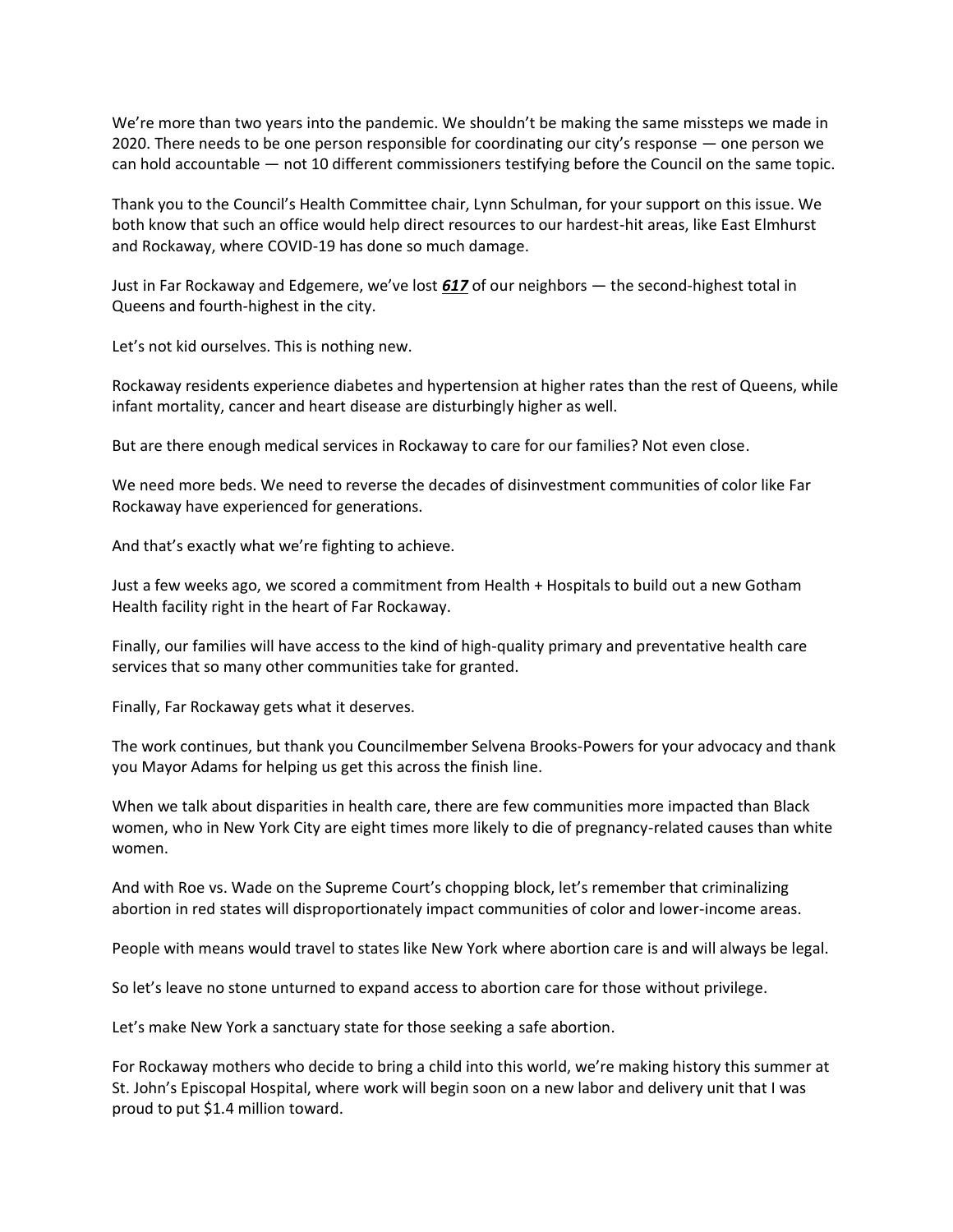Because under no circumstances should a Rockaway mom or any mom have to cross a bridge to have her baby.

Every woman deserves to give birth in her own community, and we're fighting to make that a reality for all our Queens moms.

At the end of the day, our hospitals are the true lifelines of our communities. And I couldn't be prouder to have allocated nearly \$19 million in capital dollars to health care facilities across Queens over my first 19 months.

\$7.5 million for Elmhurst Hospital for projects like a new intensive care unit.

\$5.5 million for Queens Hospital, for purchases like a new cancer-treating linear accelerator.

More than \$1.5 million for both Jamaica Hospital and Mount Sinai Queens.

The list goes on and on.

The pandemic did so much damage to our health care system.

But that's exactly where I'm planting the flag of our Queens comeback.

Together, we've delivered.

I will not accept being underfunded and overcrowded. And I will not rest until health care in Queens is more accessible, more affordable and more equitable for all our families, regardless of ZIP code.

## *HATE CRIMES/PUBLIC SAFETY*

But beyond the pandemic, there are growing threats to the health of our families that neither Moderna nor Pfizer can protect us from.

From Black shoppers in Buffalo to Asian spa workers in Atlanta to toddlers in Texas, it feels like we're in a constant state of mourning. And not even Queens has been spared from this trauma.

One year ago this Sunday, 10-year-old Justin Wallace was shot in Far Rockaway, killing him three days shy of his  $11<sup>th</sup>$  birthday.

Two months earlier, Astoria mother of two Gudelia Vallinas was killed by a stray bullet.

And that cycle of trauma hasn't slowed down at all in 2022.

GuiYing Ma died after being hit with a rock in Corona.

Three Sikh men were attacked in Richmond Hill.

A Korean-American woman was stabbed outside Louie's Pizza in Elmhurst. She might not be here today if it weren't for Louie and Charlie Suljovic stepping in and saving her life.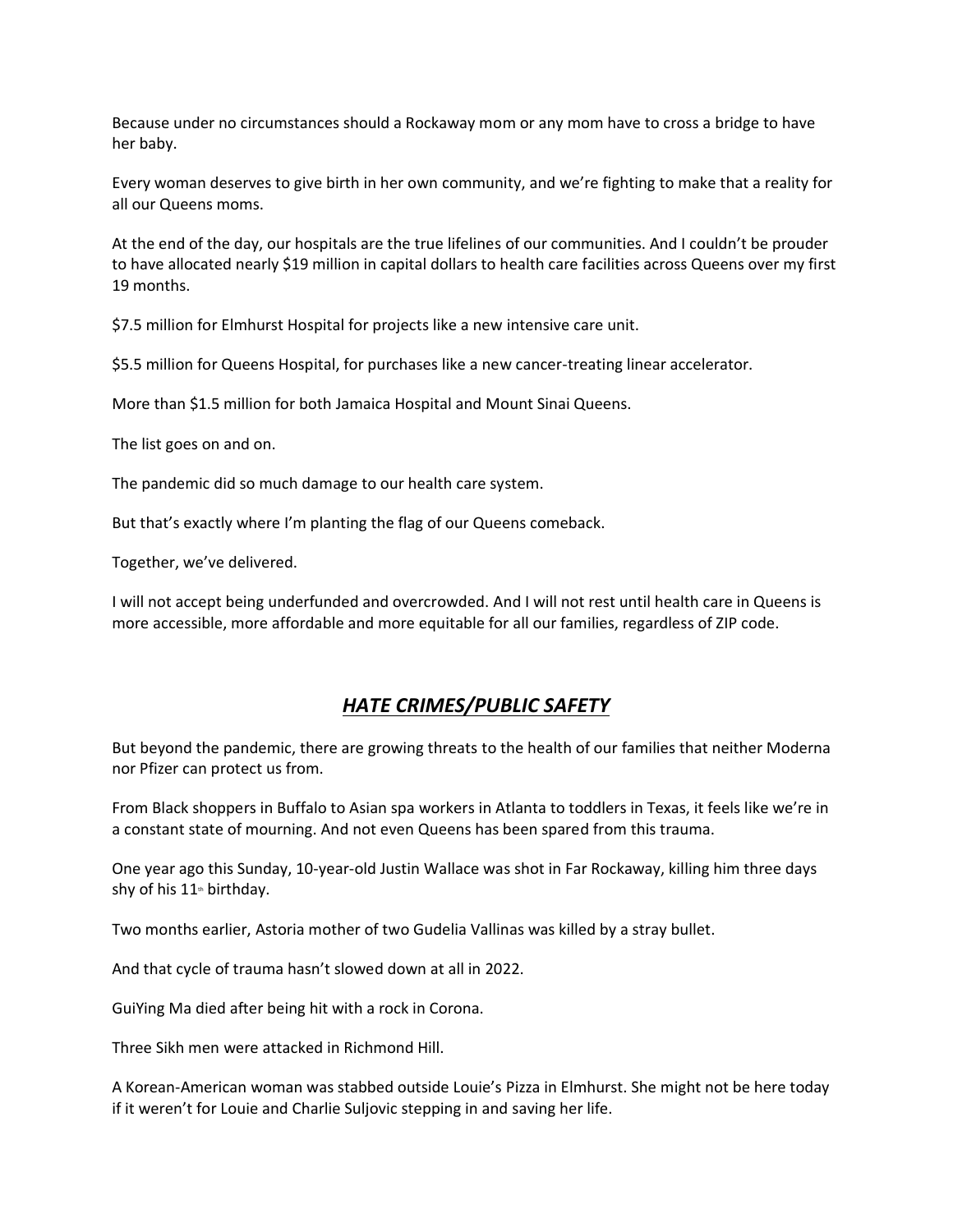There's no vaccine for violence, or an inoculation for intolerance, but that doesn't mean we're helpless to hate.

First, let me say loudly and proudly for all of Queens to hear:

Black Lives Matter.

Stop Asian Hate.

End Anti-Semitism.

But it's not enough to just say it. We have to live it.

So today, I'm announcing the creation of a Hate Crimes Task Force — including law enforcement, DA Melinda Katz's office, anti-hate activists, city agencies and community leaders. This group knows that combating hate must be an inclusive effort, not a top-down strategy.

So we're making sure communities most often targeted are at the head of the table. From the Asian American Federation to the Queens Jewish Community Council to Voces Latinas, we are united in our mission to eradicate hate.

Because we will *never* accept hate of any kind in The World's Borough.

Hate isn't the only thing on the rise, and I know all of us in this room have been troubled by the rise in crime we've seen this year.

To be clear, murders are actually down citywide this year compared to last year. The declines in Queens North and Queens South are outpacing the citywide decline. But that's obviously not enough.

That's why I've established a monthly series of safety forums between my office, NYPD brass and community leadership, because communication is critical to our success.

I know what it's like to lose someone to gun violence. One of my best friends, Darnell Patterson, was killed when he was just 19 years old. And I wish more than ever that the crisis management system we have today existed back then.

Because today, we have some tremendous leaders in our borough who save lives every day.

To K. Bain of Community Capacity Development, Kevin Livingston of 100 Suits, Erica Ford of Life Camp, Rock Safe Streets, the Feurtado brothers, thank you for all that you do.

To save even more lives, it's time we expand the cure violence movement in every corner of Queens.

Efforts like these are exactly how to combat crime effectively. It also helps when the NYPD isn't already stretched thin to begin with. And in Eastern Queens, the 105<sup>th</sup> Precinct has been strained more than any other in the city.

But no longer will those officers be assigned the impossible task of covering 354 lane miles — the same distance from Rosedale to Rochester.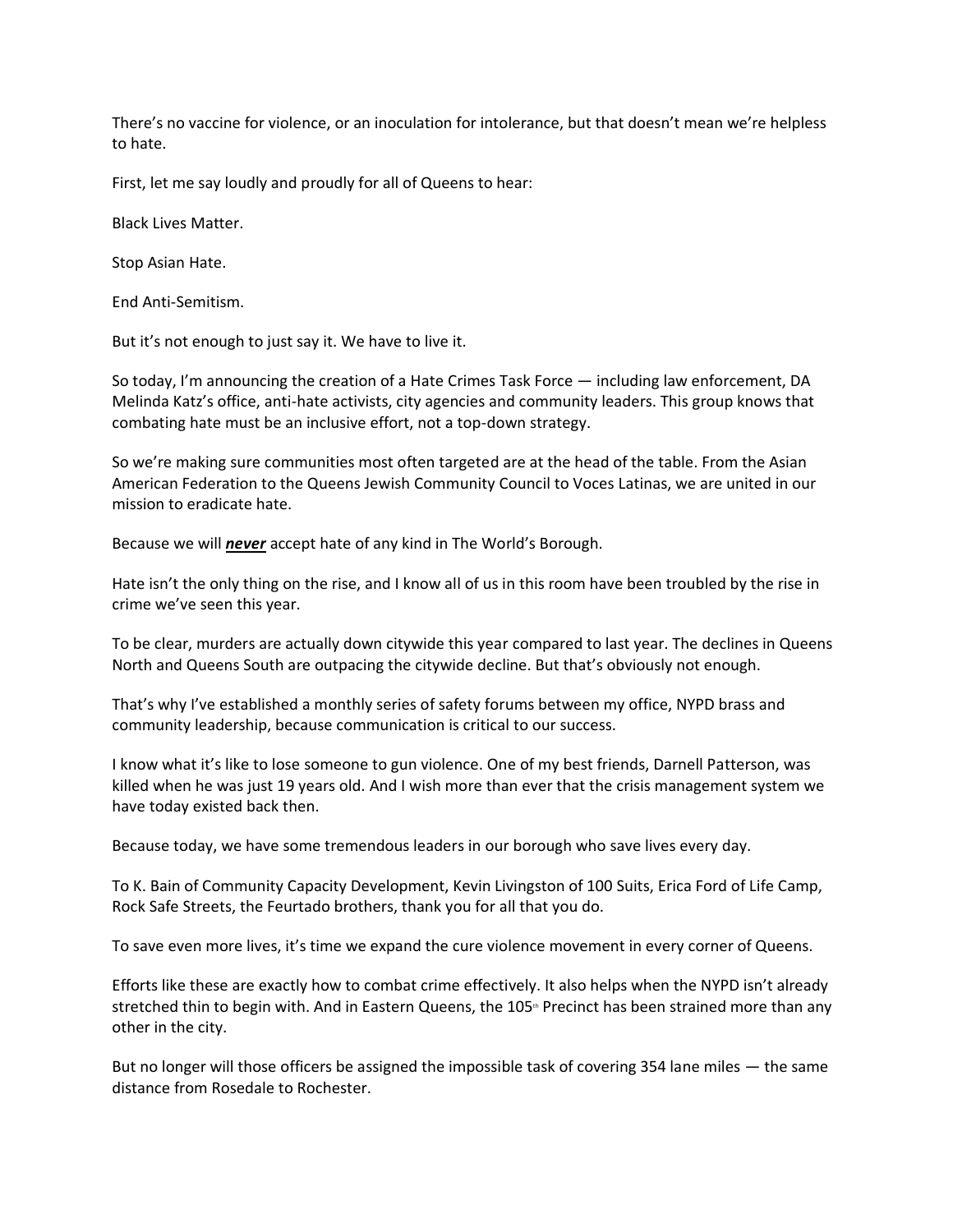After *50 years* of community advocacy from folks like Bess DeBetham, the leadership of Congressman Greg Meeks and my efforts to keep funding for the project alive, we *finally* broke ground last fall on the  $$104$  million dollar  $116$ <sup>th</sup> Precinct, complete with its own built-in community center.

The people of Eastern Queens are taxpayers like everyone else, and they deserve the same basic promise of safety afforded to everyone else. With faster response times and officers more dedicated to the needs of their block, that's what they will have.

But new police precincts are not the end-all, be-all. Policing is inherently reactive, and we can't just police or prosecute crime away.

That's where investments Speaker Adams and I shepherded, like \$92 million for a new community center in Roy Wilkins Park, come in.

But we need to replicate that 5 and 10 times over, like we're doing with the expansion of the Variety Boys and Girls Club in Astoria.

We need to meaningfully invest in the root causes of crime:

That's how to make our streets safer places to live, work and play.

I understand this. Governor Hochul understands it too.

That's why I couldn't be more excited to stand here today and announce a partnership with the Governor called Queens Forward — a historic, holistic investment in our borough and the families who call it home.

Queens Forward will be a bottom-up approach to community advancement centering open space, food security, education, economic development, violence prevention, health care, affordable housing and resiliency.

Details to come, but the capital investments to be made in each area will expand opportunity, create thousands of jobs, make our communities safer and help erase many of the inequities that our historically overlooked communities have felt for generations.

Instead of deliberate disinvestment, we'll be strengthening existing programs and creating new ones, all with the same goal in mind: Ensuring those closest to the pain are closest to the power.

This is the definition of building back better.

This is the embodiment of the Queens Comeback.

And this is going to prove without a shadow of a doubt that Queens is the future of New York City.

These historic and necessary investments will make Queens safer and fairer than ever.

But there is a place a short drive over a bridge away where fairness simply does not exist.

A place where generations of people have been sent to languish and lapse into an endless cycle of crime and incarceration.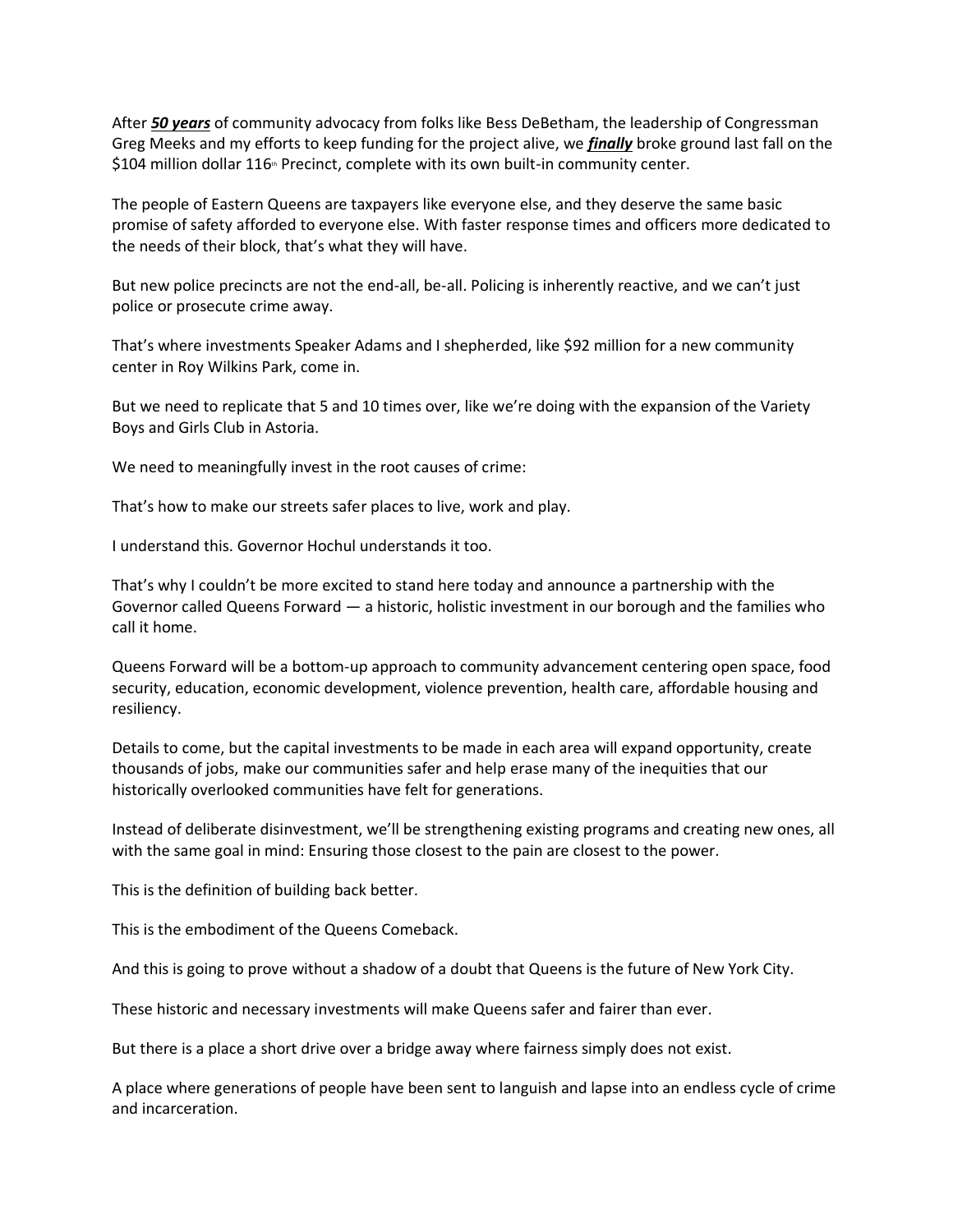That place is Rikers Island — the living, breathing personification of a system designed to fail communities of color. The new Jim Crow.

Kalief Browder's family knows it. The families of the 6 people who've died on Rikers already this year know it too.

Every time I tour Rikers, like I did two months ago, I see so many brilliant Black and brown men and women who look just like me, come from the communities I came from and share my story.

In them, I see myself.

I was one or two wrong decisions away from ending up in that cage when I was younger. Just like many of them were one or two right decisions away from being on **this** stage and giving **this** speech.

So if we're serious about investing in the root causes of crime, we need to be serious about investing in individuals who are already incarcerated to ensure this is the last time they'll ever see the inside of a cell.

It's time we start treating them like human beings.

Detainees at Rikers take college-level classes and participate in other personal growth programs. But when I visited Rikers in the spring, we heard from folks about a lack of advocates who could testify in court to their efforts to better themselves.

That's unacceptable. Let's create a detainee advocacy program that would do just that. If you're determined to walk a different path, that deserves to be known.

How much longer are we going to watch people suffer at Rikers? How many more people have to die before things change?

We're spending \$500,000 per detainee a year, according to the Comptroller's Office. Imagine what we can do with that money?

Before even more New Yorkers die, Rikers needs to close.

## *SUSTAINABILITY*

I've never been more secure in my belief that Rikers must close. But eventually, the question will become what happens with the island once it closes. To me, it's clear:

We have an incredible opportunity to turn Rikers Island into a clean power hub. And guiding what Renewable Rikers should look like is one of the top priorities of Operation Urban Sustainability, a working group of environmentalists, clean energy leaders, transit advocates and others, which I launched this spring.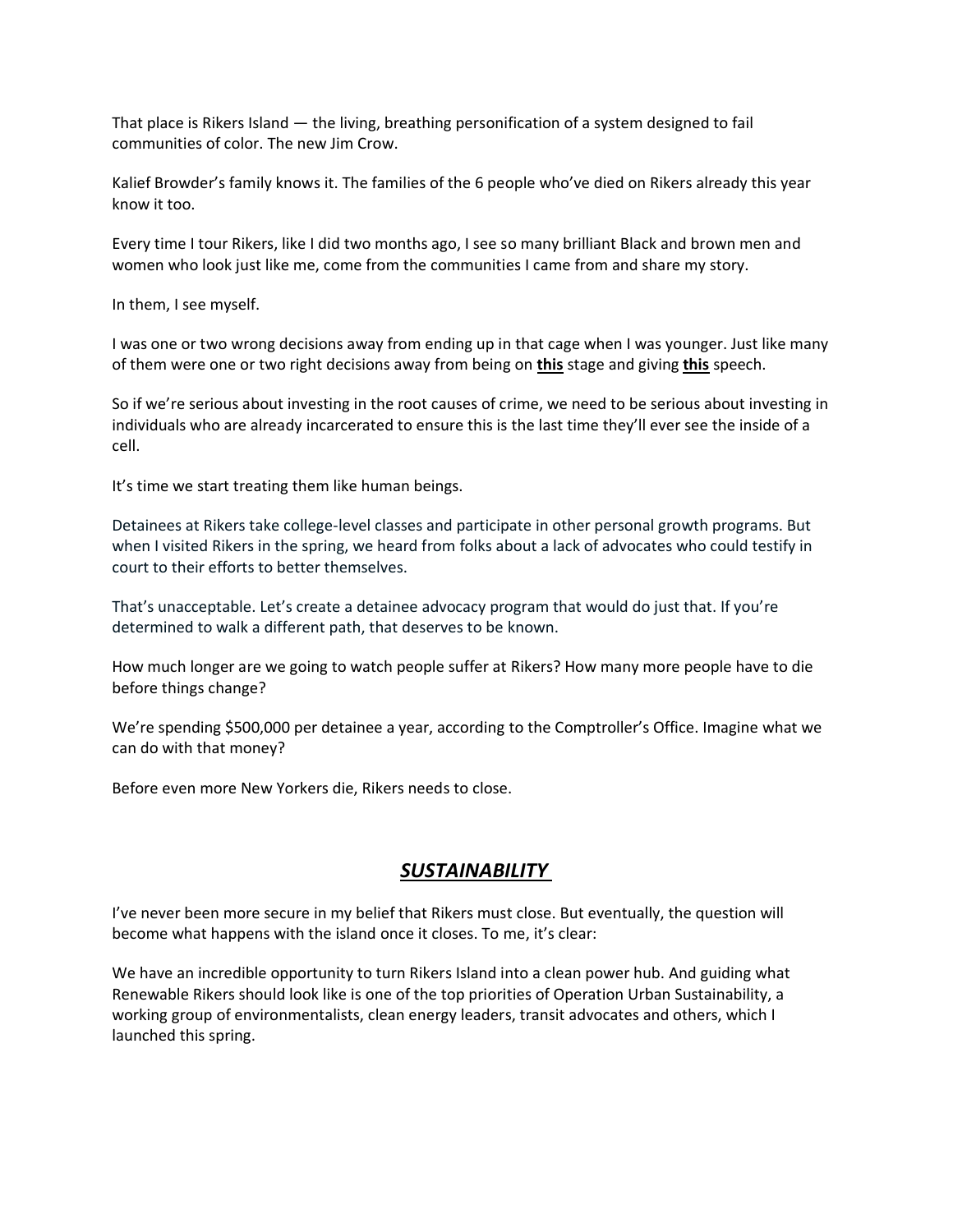This group will be tasked with taking a holistic approach toward issues like environmental justice, education, farming, flood prevention and more, with its findings informing my office's efforts to build a more sustainable, resilient Queens.

And never have we needed an organization like this more than we do right now.

This fall marks 10 years since Superstorm Sandy changed the course of history for our borough, killing dozens and inflicting billions of dollars in damage across Queens.

In August, we'll mark one year since Hurricane Ida flooded neighborhoods that had never flooded before, leaving a trail of death and destruction from East Elmhurst to Flushing to Jamaica.

These two storms were two of the most severe examples of extreme weather we have ever experienced, but what's just as dangerous is the reluctance to see sustainability in a holistic manner.

I'm proud of the work my office is doing, but here in Queens, leading on clean energy is nothing new.

As the former Environmental Protection Chairman in the City Council, I helped pave the way for the use of geothermal energy in new developments, which generates clean and cheap power directly from the earth below the building.

And it's only fitting that New York City's geothermal hub is the Rockaway Peninsula, the epicenter of Sandy's fury.

The Beach Green Dune apartment complex is one incredible example of how geothermal energy can be harnessed. And right across the street, we're building out Arverne East, which will be the first net-zero community in the entire city.

Arverne East must be a model for how New York City builds going forward. We need to think far beyond just the number of units or the kind of amenities a building has. We need to think about how each development impacts the very ground it sits on and the sky it reaches into.

Up in North Queens, my office and community leaders in Astoria banded together to defeat NRG's plan to build a peaker plant. No longer will we accept the label Asthma Alley, and let me thank my brother, former Councilmember Costa Constantinides for his work to deliver a cleaner, healthier Astoria.

From now on, Astoria is going to be a causeway of clean energy, thanks to the Champlain Hudson Power Express. Operational in just a few years, the Express will pipe water and wind power from Canada directly into this community, creating jobs, powering homes and helping end our reliance on fossil fuels.

These massive projects are some of the most critical and timely investments we can make as a borough, but when it comes to climate change, every little bit helps.

A handful of Queens schools have hydroponic farms already, centering food justice and urban agriculture in our children's education. And we're plating even more seeds.

Just this year, I've allocated more than \$500,000 to fund three more farms at Richmond Hill High School, Math Science Research and Technology High School in Cambria Heights and PS 223 in Jamaica.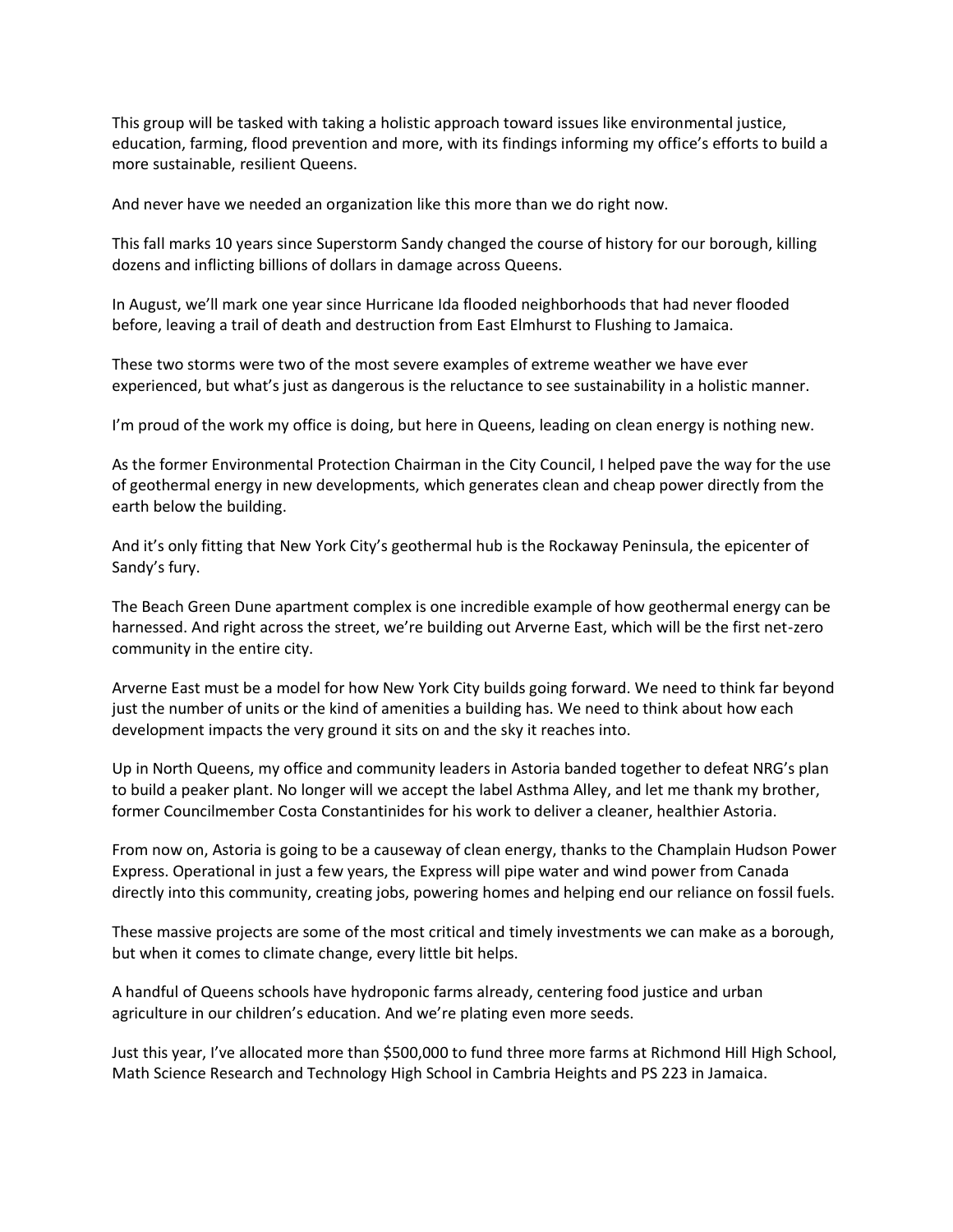Let's use the influx of federal dollars unlocked through President Biden's Infrastructure Bill to replace our aging sewer and water utilities across Queens, which will not only prevent flooding but ensure our families have clean water to drink.

Southeast Queens, where I helped deliver \$2 billion for infrastructure upgrades, is proof of how important such investments are.

Blocks from St. Albans to Springfield Gardens that frequently flooded during the lightest of showers stayed dry during Hurricane Ida, and that's no accident.

To our partners in DC, we need more federal investment to replicate this kind of success all over Queens. *Let's bring home the bacon*.

Meanwhile, the Queens Solid Waste Advisory Board, which I recognized last year, continues to inform our recycling and resiliency efforts.

Queens leads the city in solar panel installation, but let's build that lead even further and make Queens the solar panel capital of the country.

Council Member Shekar Krishnan, the Parks Committee chair, has a 5-point plan to expand and enhance open space and ensure one percent of the city budget goes to parks. Let's get that passed immediately.

We do all this because our families deserve clean air to breathe and clean water to drink.

Our children deserve to inherit a healthy borough once our time here is done. *That's* what I want for my son and all our kids, and I will do everything in my power to make Queens a global clean energy leader.

## *TRANSPORTATION*

Now, a big part of that mission is rooted in lowering greenhouse gas emissions.

So when the Port Authority came out this spring with its list of proposals to connect LaGuardia Airport with mass transit, it was clear to me what the most promising options were.

Regarding a ferry to LaGuardia, we're a city surrounded on basically all sides by water, and we need to better leverage our waterways.

A ferry is also the most environmentally friendly option. And for a city that has been on the frontlines of the climate change crisis, that has to be a part of the calculus.

So let's make some waves and add a LaGuardia stop to the N-Y-C Ferry's Astoria route, potentially getting thousands of cars off our roads.

We also want light rail and bus rapid transit, which we need to get done immediately.

When it comes to existing service, thank you Governor Hochul for making the Q70 bus free. Now let's make it *permanently* free.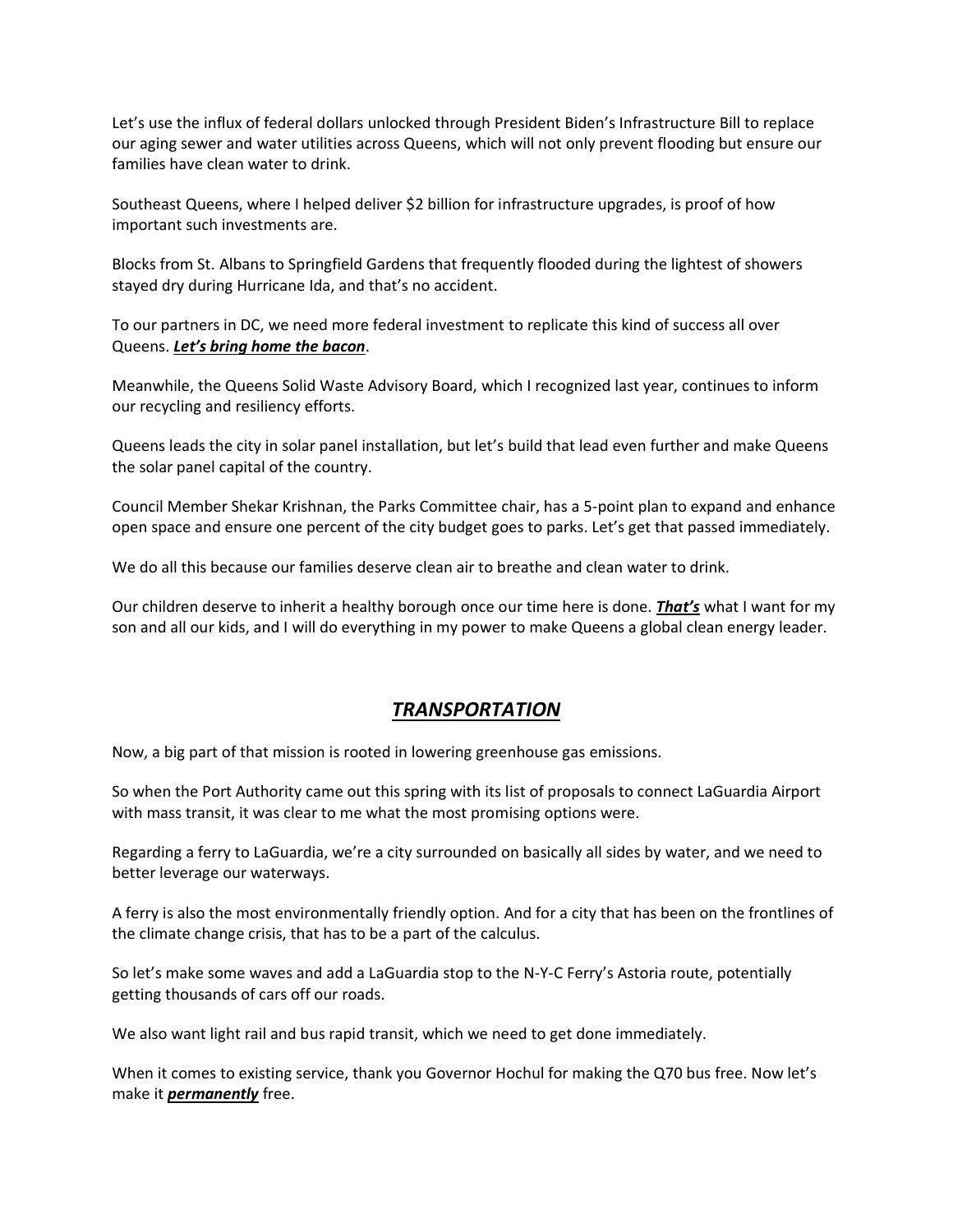If you're from Queens like I am, you know it's quicker on some days to get to Florida by plane than Manhattan by bus and train. That's especially true for our hard-working families in transit deserts, like Northeast and Southwest Queens.

The first plan a few years ago was rough. It united every part of Queens against it.

But the new draft is a real win for our transit deserts across Queens, and I'm confident it will be a gamechanger for families from Ridgewood to Rosedale and beyond.

It's time for transit equity in this borough. And transit equity means ensuring our streets truly and equally belong to everyone.

That's why I put \$1 million into safety improvements along Northern Boulevard in Western Queens.

That's why I'm calling on the City to extend the Queens Boulevard redesign beyond Borough Hall and down to Jamaica, so the full length of the boulevard is safe and accessible for all who use it.

That's why I put \$3 million in capital funding toward enhancing pedestrian and cyclist safety on the Queensboro Bridge last year, *which I'm demanding DOT get to work on ASAP*.

With traffic violence higher than it's been in years, there's no time to waste. Only time to act. And that's exactly what we're doing, because lives are on the line.

Another place where I couldn't be prouder of what we've accomplished is 34th Avenue in Jackson Heights, where we have revolutionized how to develop open space.

The pandemic exposed so much inequity in our system, including an unequal distribution of park land. But my office, elected officials and the 34<sup>th</sup> Avenue Open Streets Coalition have created an incredible blueprint on how to right that wrong, in the form of the 34th Avenue linear park.

Every time I visit, I'm amazed. From tai chi to hopscotch to a farmer's market each Sunday, Jackson Heights deserves so much praise for how they've utilized this space with such innovation. And I couldn't be prouder to have helped push for the park's extension to Junction Boulevard.

Now let's take that blueprint and build out even more locations. I want Open Streets in every corner of this borough, from Whitestone to Woodhaven to Jamaica, and we are fighting to make that a reality for families across Queens.

MTA, if you're listening, don't think I'm letting you off the hook!

Making the discounted CityTicket available during weekdays instead of just weekends was a really important move to lower costs for families. But if we're serious about getting people onto the rails at low cost, it's time we extend the Atlantic Ticket beyond Atlantic Terminal in Brooklyn.

Let's finally give Southeast Queens families a direct line into Manhattan. One ticket. No transfers.

The program has sold over 2 million tickets and generated more than \$17 million in revenue. I'm willing to bet those numbers will climb higher when we expand it. And speaking of expanding, let's make the Atlantic Ticket available to riders in Rockaway too.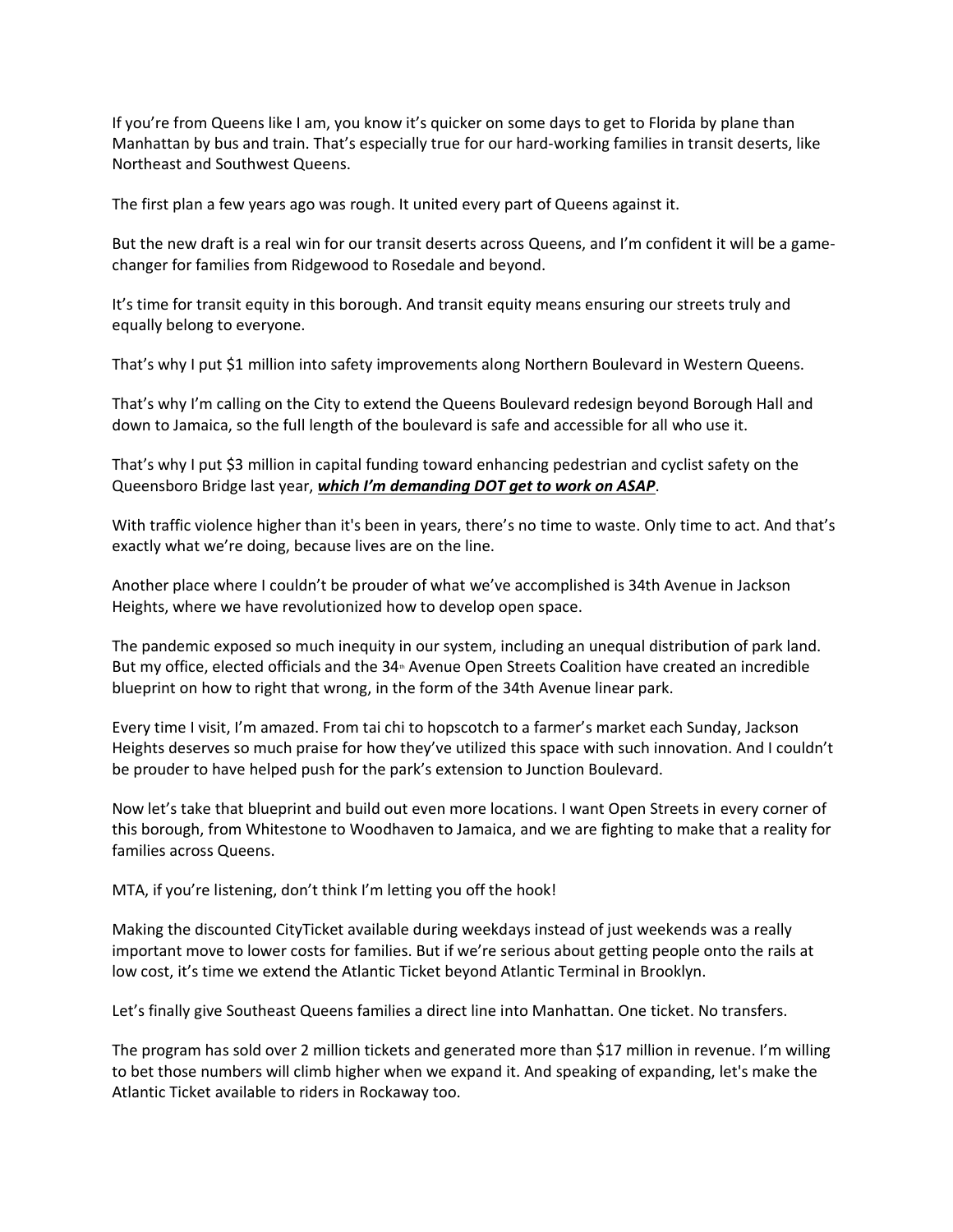While we're at it, let's bring the Fair Fares program to CUNY students, like those here at LaGuardia, who qualify for financial aid.

Where I will give both the MTA and Governor Hochul credit is the Interborough Express.

By adding passenger service to an old freight rail line connecting Brooklyn and Queens, we can connect thousands of families on either side of the border to new economic opportunities, all while dramatically cutting commute times.

We're talking 40 minutes from Bay Ridge to Jackson Heights, all while giving families in transit deserts like Maspeth and Middle Village another transit option. *You can't beat it.*

When we talk about the Queens Comeback, we're not just talking about getting back to the way things were. Because if you ask almost anyone in Queens, they'd tell you that the old way of getting around never worked in the first place.

## *ECONOMIC DEVELOPMENT*

That is why Queens will lead the way when it comes to transit innovation. Ultimately, we have no choice but to lead, especially if we're serious about being open for business.

Because without an efficient transit system, we'll never be able to truly get our economy off the ground.

And after what we've been through, we can't afford any more disruption.

When I took office in December 2020, Queens' unemployment rate was 12.1 percent. Today, it's down to 5.5 percent. But it wasn't easy getting here.

Businesses that managed to stay open through the worst months of the pandemic were struggling to keep the lights on and their doors open.

Innovation was being stifled and dreams were being dashed.

So we got right to work.

In my first week on the job, I partnered with the Economic Development Corporation to create the Queens Small Business Grant Program, funded generously by the Steve and Alexandra Cohen Foundation and made possible by our friends at Pursuit and the Queens Chamber of Commerce.

The \$17 million program to support small businesses in communities hardest-hit by the pandemic was only a few months old when I gave this speech last year, so let me give you the final numbers.

*757* businesses, from Nepali restaurants in Elmhurst to beauty boutiques in Jamaica, were approved for no-strings-attached funding, with an average grant size of \$18,500

Of those 757 accepted businesses, 613 are minority owned. 326 are owned by women.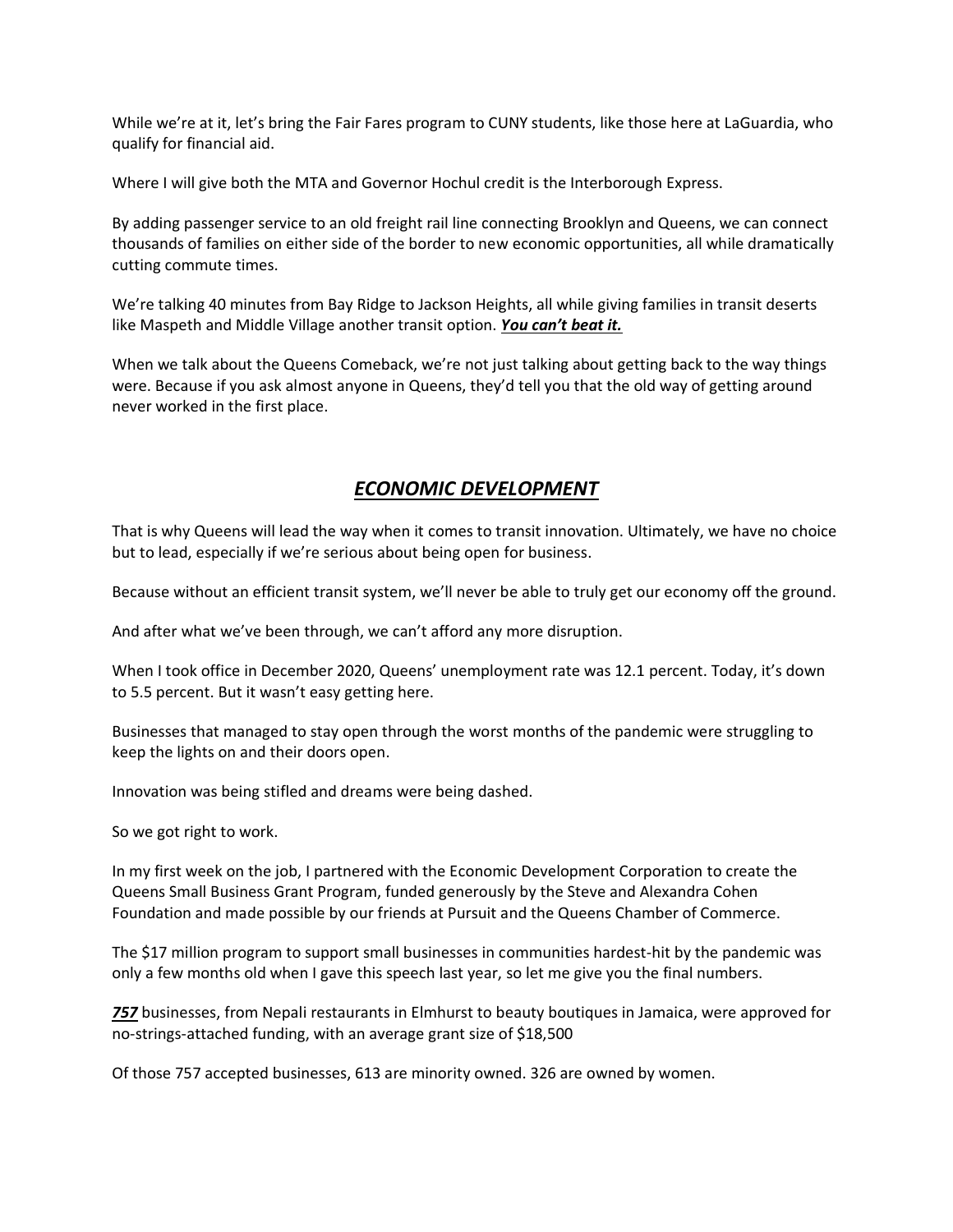That number includes 36 street vendors as well — hard-working New Yorkers who shouldn't be demonized or criminalized. Instead, the city must expand licensing opportunities for street vendors who help give places like Corona Plaza and Roosevelt Avenue their character.

Our small businesses help give our neighborhoods their identities, and they deserve a city that acts to protect them. That's why I brought Small Business Services out to Jamaica this spring, to hear from the businesses along Jamaica Avenue about the barriers holding them back.

From that tour, I've created the Downtown Jamaica Improvement Council with Councilmember Nantasha Williams, bringing together city agencies, business owners, electeds and others. Together, we'll fast-track improvements like tweaking the Jamaica Avenue busway, fixing the crumbling sidewalks, creating a small business grant program, improving public safety and so much more.

We've already seen success, with the Police Commissioner's announcement last month of permanent posts for officers. And this group is just getting started.

Jamaica is a gateway to Queens. And it should be a true "live, work and play" community. But generations of disinvestment have led to lost jobs and dollars to places like Long Island, when it's Jamaica that should be that prime destination.

That changes now.

But when it comes to the wider Queens economy, our bigger corporate partners have a critical role to play in our comeback, starting with Barlett Dairy.

Bartlett moved its distribution operation to New Jersey a few years ago, but we're bringing them back to Southeast Queens to the tune of nearly *200 union jobs*, at least 50 percent of which will be set aside for local residents. That facility is being built as we speak, and I couldn't be more excited for that ribbon cutting in the fall.

There is no entity arguably as important to our borough, however, then JetBlue, our hometown airline.

So when rumors started swirling that JetBlue's headquarters was ready to fly south to Florida, it was time to make like an air traffic controller and ground that flight.

After a few months of negotiations between myself, Senator Schumer and JetBlue CEO Robin Hayes, we're proud to say that JetBlue's headquarters is staying right here in Long Island City.

We know it's not good enough for big business to operate in Queens but ignore the community it calls home. So we will be relentless in ensuring any corporation that wants to have a footprint here, hires here.

#### *Queens is open for business.*

When it comes to aviation, the successes we've seen at LaGuardia have been nothing short of revolutionary for our borough.

No longer is our airport famous for being so bad, that it's the butt of a future president's joke.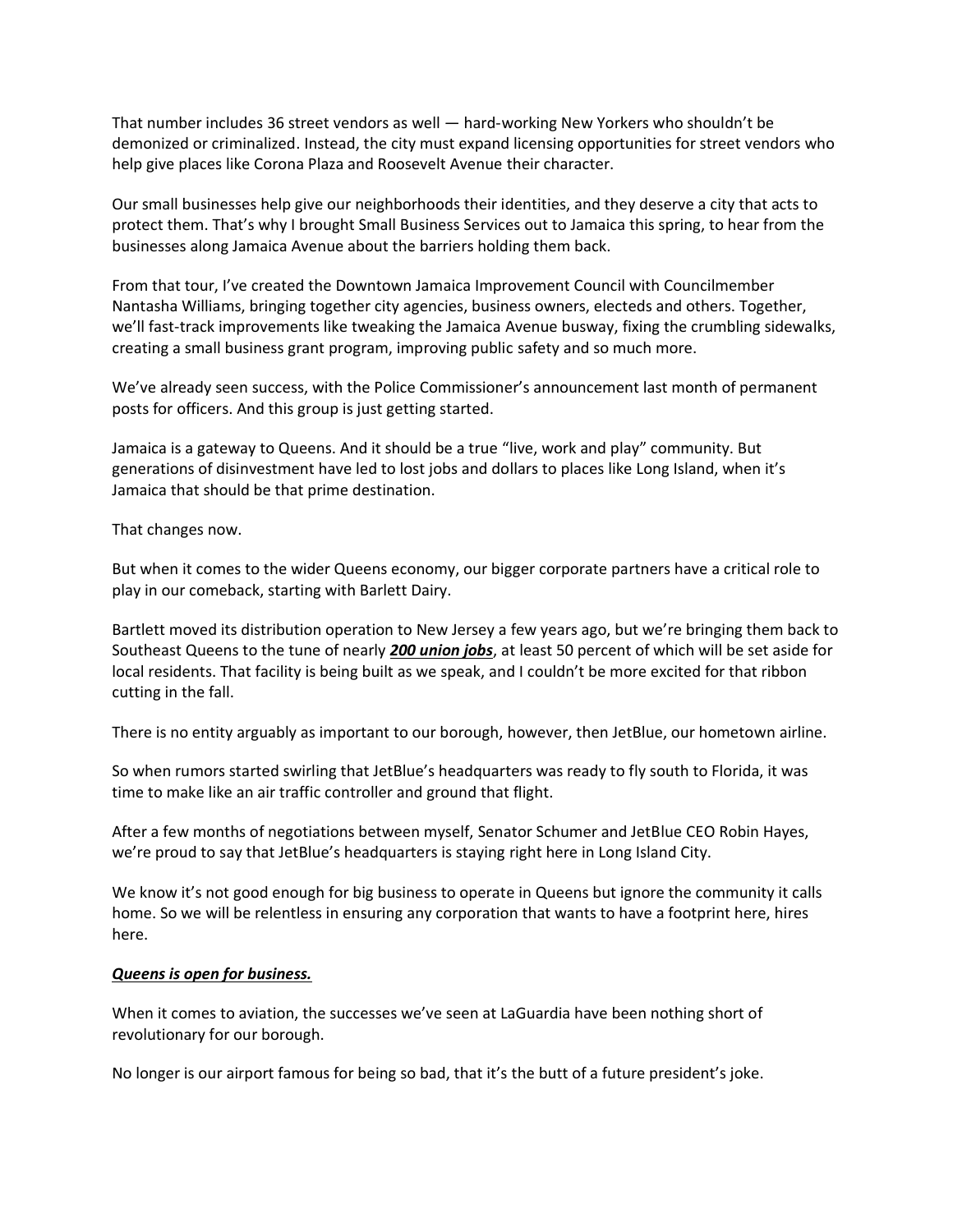Instead, we have a world-class facility that Queens deserves.

We can sit here all day and talk about the beauty of the airport and how important that first impression we're giving to people is.

But to me, as Borough President, what I care about most is how this historic \$8 billion investment in uplifts North Queens and the borough as a whole.

And I don't think it's an exaggeration to say that LaGuardia's redevelopment has been one of best things to ever happen to this borough.

After all, it's hard to argue with \$850 million in contracts to Queens-based businesses, thousands of solar panels on the roof, hundreds of Queens residents hired and benefits you wouldn't even think of, like the renovation of the Elmjack Little League fields.

The best part, though? LaGuardia is just half the story. The other half is about to take flight at JFK, where we're investing \$15 billion in our future.

We've already broken ground on the new \$1.5 billion expansion of Terminal 4, which will create 1,500 jobs alone, with groundbreakings for Terminals 1 and 6 coming up this year. And when all is said and done, between LaGuardia and JFK, we're talking well over \$1 billion in contracts for Queens businesses and tens of thousands of good-paying jobs for our residents, many of which will be union jobs.

To our union brothers and sisters at 32BJ and New York City Building Trades, know that I will never stop fighting to ensure you reap the pay and the benefits you deserve.

We're resurrecting our airports and rejuvenating our small business community, but how do we build a borough economy that lives on the cutting edge of innovation?

That's what I tasked Deputy Borough President Ebony Young to find out.

Introducing the Queens Tech Challenge, coming up this fall. Think "Shark Tank," but for our local startups and anyone with some data and a dream, held in partnership with Microsoft, Facebook and Google.

Pitch your business to a panel of judges. Get approved. Get funding. Simple as that.

After that will come the Queens Tech Fair, our effort to eliminate inequity in our growing tech industry.

29 percent of New York City residents are Latin and 24 percent are Black. But when it comes to the makeup of our city's tech workforce, those numbers fall to just 12 percent and 11 percent, respectively. Women make up half our city, but fill just 35 percent of tech jobs.

This fair will be a down payment on our push for change.

We'll be diving headfirst into connecting Queens residents from disadvantaged communities with workforce development, mentorship and job training programs. That includes a 9-month coding program offered by Pursuit for those facing income insecurity.

The next Apple or Twitter *will* be born right here in Queens. And we're fighting to ensure that happens.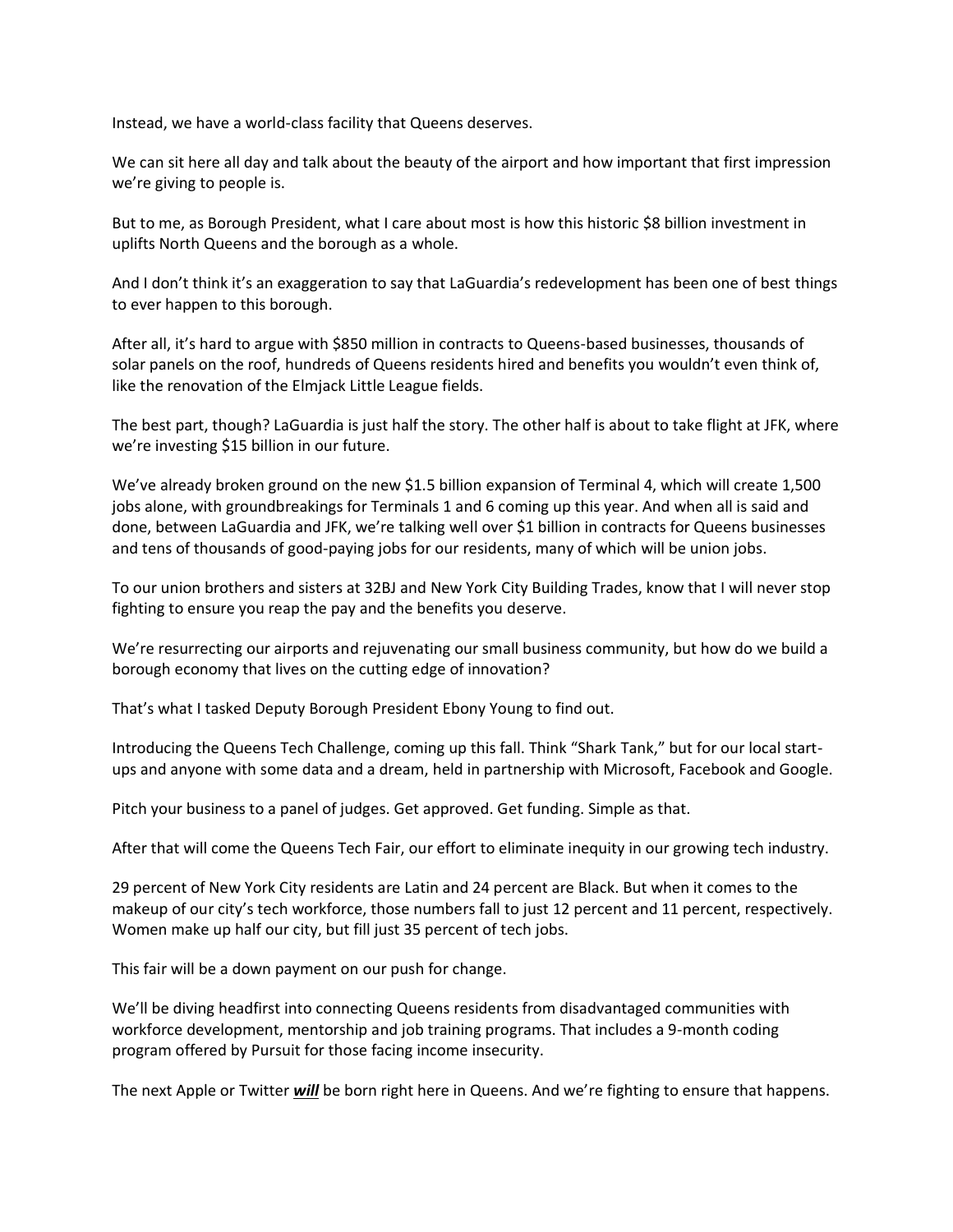# *CIVIC ENGAGEMENT*

So who among us is going to be the next Tim Cook or Steve Jobs? There's a good chance it's someone in a foreign country right now, planning a move to Queens.

Of the 2.4 million people who call Queens home, half were born in a country other than the United States. It's the story of my own father, Donovan Richards Senior, who came here from Jamaica and became a citizen just a few years ago.

We are nearly 200 countries and more than 350 languages strong. Countless races, religions, ethnicities, sexual orientations, gender identities — all represented right here in our borough, the most diverse place on the planet.

This is our badge of honor to wear proudly on our sleeve. It's not enough to just be diverse, though. We have to have a government as diverse as the people it serves.

Which brings me to our community boards.

Queens' 14 boards are integral to the function of government and the outcomes in our communities. But the fact of the matter is that in many cases, they didn't look like the neighborhoods they represent.

So not only did we get to work, we made our mark.

By digitizing the application and simplifying the process last year, we nearly doubled our old record with almost *950 applications*. Combined with this year's total, more than *1,800 people* have signed up for the chance to be a board member — the majority of whom had never served on a board before.

Last year's class of 110 first-time appointees was 62 percent women and 74 percent under the age of 45.

This year's class of 94 first-timers is 39 percent Black or Latin, 21 percent parents of schoolkids, 20 percent immigrants and 14 percent Asian American.

Making our 14 boards look, sound and feel like their communities is a commitment that is iron clad in my office.

We have to make sure the halls of government, from City Hall to our community boards, are truly inclusive in every sense of the word.

That's how we celebrate diversity. With action. Not lip service.

Beyond our community boards, this past year has been a busy one for new initiatives.

We launched Civics in the Classroom and the Queens Civic Engagement Committee to keep our kids and our communities informed.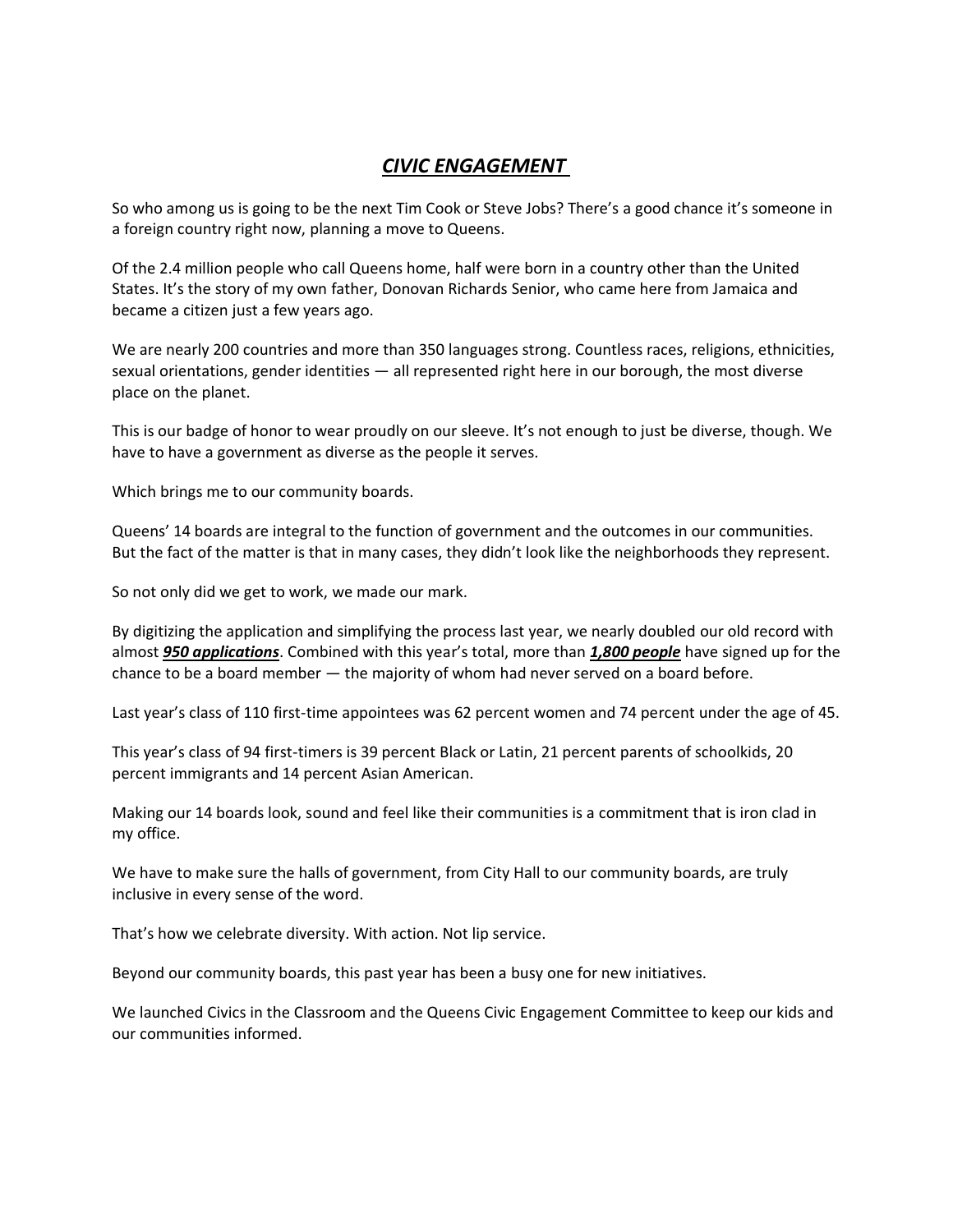We launched the Queens Nonprofit Network to better connect our borough nonprofits with resources. And in the last year, we've secured more than \$300,000 in public and private funding for network members.

We created a working group of NYCHA tenant associations to better address the systemic issues impacting residents from Queensbridge to Carleton Manor. No longer will the city ignore the plight of our public housing families.

We launched a Cannabis Task Force to put Queens on top of the cannabis industry. It's our borough that should be flying the highest in this new economy.

But ultimately, this office is about building relationships with every single person who calls this borough home. And that means going out and meeting them where they are.

It's government that should be coming to you, not the other way around.

That's why I couldn't be prouder to announce Borough Hall on Your Block — our newest and boldest way of doing just that.

Every few months, we'll be taking Borough Hall on the road to a different section of Queens as a way to ensure *no one* goes unseen.

All the programming you've come to expect from my office, we're bringing it *right to your block*.

I don't want you to just see us. I want you to know us. I want you to feel our presence and our dedication to serving you to the best of our ability.

## *ADDITIONAL INVESTMENTS*

I could stand up here all day and talk to you about what we've accomplished, but I've got a borough to run. So here's a few more things I'm proud of.

We're launching a Youth Council to create mentorship and leadership opportunities for our kids. Too many of our young people are being lost down paths of poverty, crime and wasted potential, and it's time we support our youth-centered organizations doing the work on the ground.

We teamed up with the Department of Veterans Services to reopen its satellite office at Queens Borough Hall. For two years, that office was closed because of the pandemic. But more veterans call Queens home than any other borough, and they shouldn't have to leave this borough to get the resources they need.

So that's what they have again.

That's also why we'll be working with the City Council to pass legislation to create a Veteran-Owned Business contracting system, much like the MWBE system.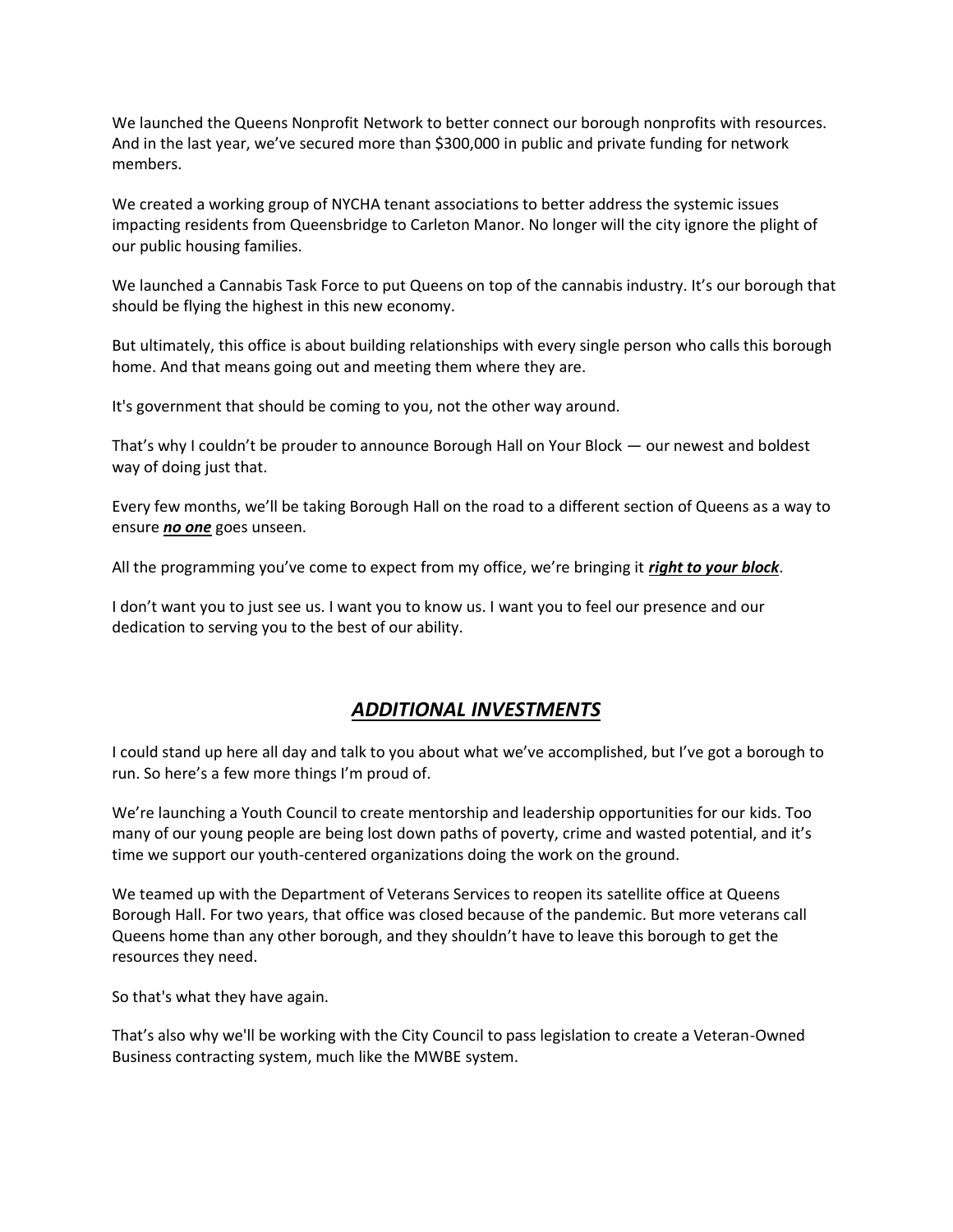Those who fought for this country should live in a country that fights for them. And that's the kind of government we're building here in Queens.

For many of our immigrant families building a life in Queens, the work of finding and accessing the resources they need can be grueling.

That's why I promised last year to create an Immigrant Welcome Center and help our neighbors navigate the bureaucracy. That's exactly what we did with the help of Assemblywoman Catalina Cruz, a trail-blazer in her own right.

Since it opened last June, our Welcome Center, *the first of its kind in New York City*, has directly served more than *400 people*.

Many of those 400 were looking for help applying to the Excluded Workers Fund.

The demand is clearly there, so I say to the state, let's replenish and reopen the fund. We can't leave anyone behind, regardless of immigration status.

Our land use department has been hard at work helping shape the future of our borough. After creating nearly *10,000 units* of affordable housing while in the City Council, we approved nearly *700* units across Queens in 2021, while signing off on hundreds of thousands of square feet of new community and commercial space.

So far in 2022, we've approved 500 more affordable housing units, including *465* alone down in Rockaway with Resilient Edgemere.

That's all while holding developers to commitments of 30 percent MWBE participation and lofty local hiring standards.

Now is not a time for NIMBYism. Now is the time to say that housing is a fundamental human right. Now is the time to invest even more in programs like Community Land Trusts, which I made possible through legislation in the City Council.

Now is the time to right the wrong of Queens receiving only 13 percent of the City's affordable housing budget.

The city must do better to ensure Queens is much more of a focal point when it comes to housing, for both tenants and property owners who pay far too much in property taxes.

Queens is the spot. More people want to live here than ever before, and with that comes pressure to deliver the housing stock we deserve. So let's make that investment, because our future depends on it.

When it comes to all things capital funding, we've hit a home run over the last year and a half. We've secured nearly \$130 million in funding to distribute across our borough, and here's where your money is going.

We're talking more than \$22 million to our schools, from new STEM labs and technology to new playgrounds. And while I'm on schools, all of our children deserve equal access to gifted and talented programs in all our neighborhoods.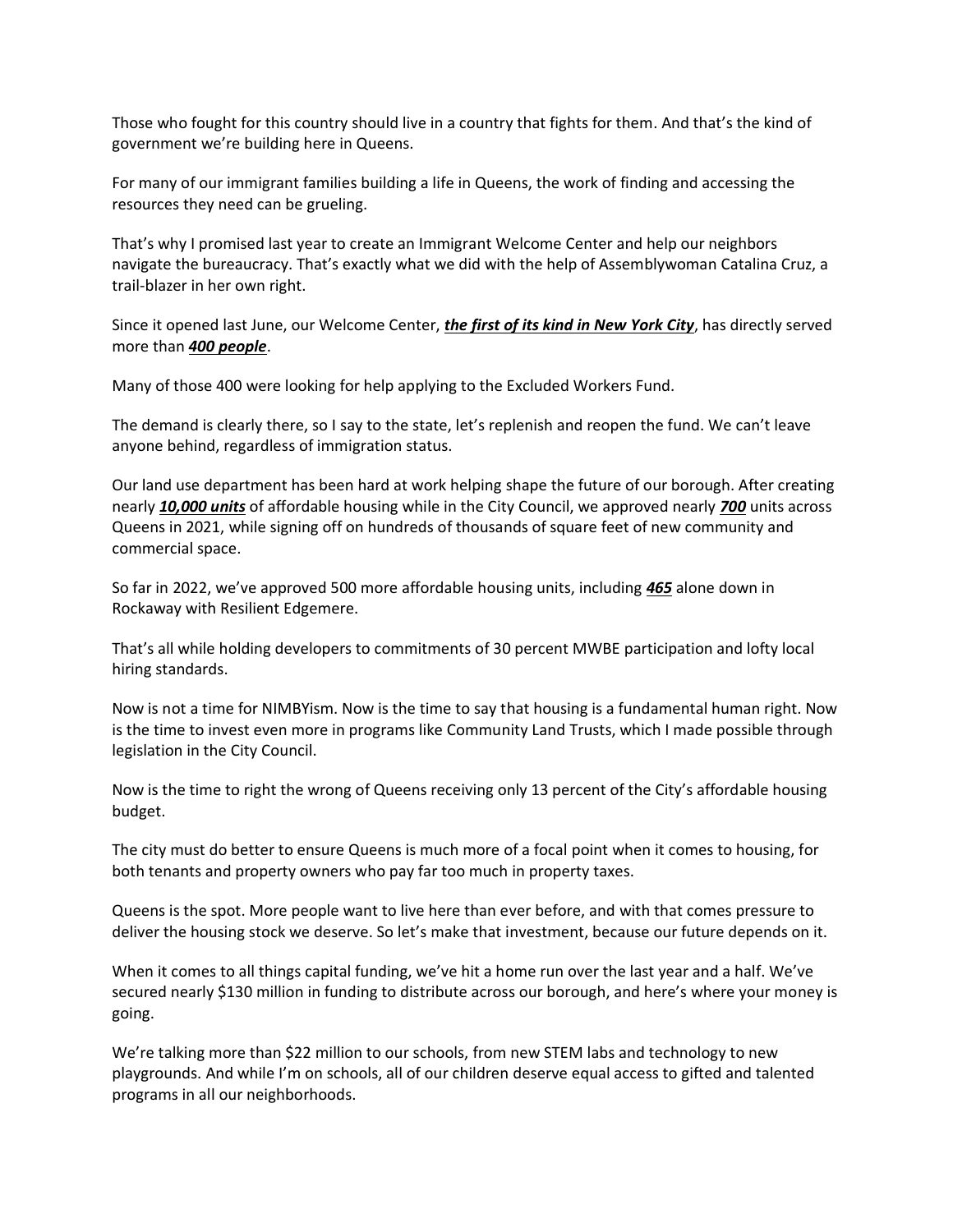Culture never closed in Queens, and neither did our wallet. For our cultural organizations, we've given nearly \$20 million for projects like the creation of the borough's first Children's Museum at the Queens Museum, the expansion of the Queens County Farm Museum in Little Neck and funding for the Louis Armstrong House.

\$16 million for parks. \$16 million for libraries. \$10 million for our CUNY campuses. \$5 million for transportation projects.

And for our elders, I worked hard to get my office's senior service funds restored, after they were cut two years ago, unlocking even more funding for senior programming.

#### *Queens is getting the money!*

## *CONCLUSION*

To serve as your Queens Borough President is the honor of a lifetime. But there are no words to explain what it means to serve at this particular moment in our history.

You know, when I stood in the shadow of the Unisphere in 2019 and launched my campaign for BP, this was not the borough I believed I would inherit.

Who we are as a borough, and who we all are as human beings, has been fundamentally altered.

Our fragility as a society, and mortality as people, have been laid bare by this pandemic.

When doubt starts to seep in, when the days seem to get longer and harder, I think of who was standing by my side in Flushing Meadows that October day: Claire Shulman.

I think of how she also inherited a borough in shock.

I think of how she handled every difficult day with an unmatched dedication and drive.

I think of her undying love of Queens and its people.

She left us in 2020. And there is nothing I wouldn't give to have her here with us today.

But I still feel her presence. When I walk through the doors of the office that used to be hers, I can still hear her voice bouncing off the walls.

She tells me to press on.

To turn our shared pain into shared progress, and forge a path to prosperity for all our families to walk along.

To not just build back, but to build back better than ever.

Because Queens deserves nothing less.